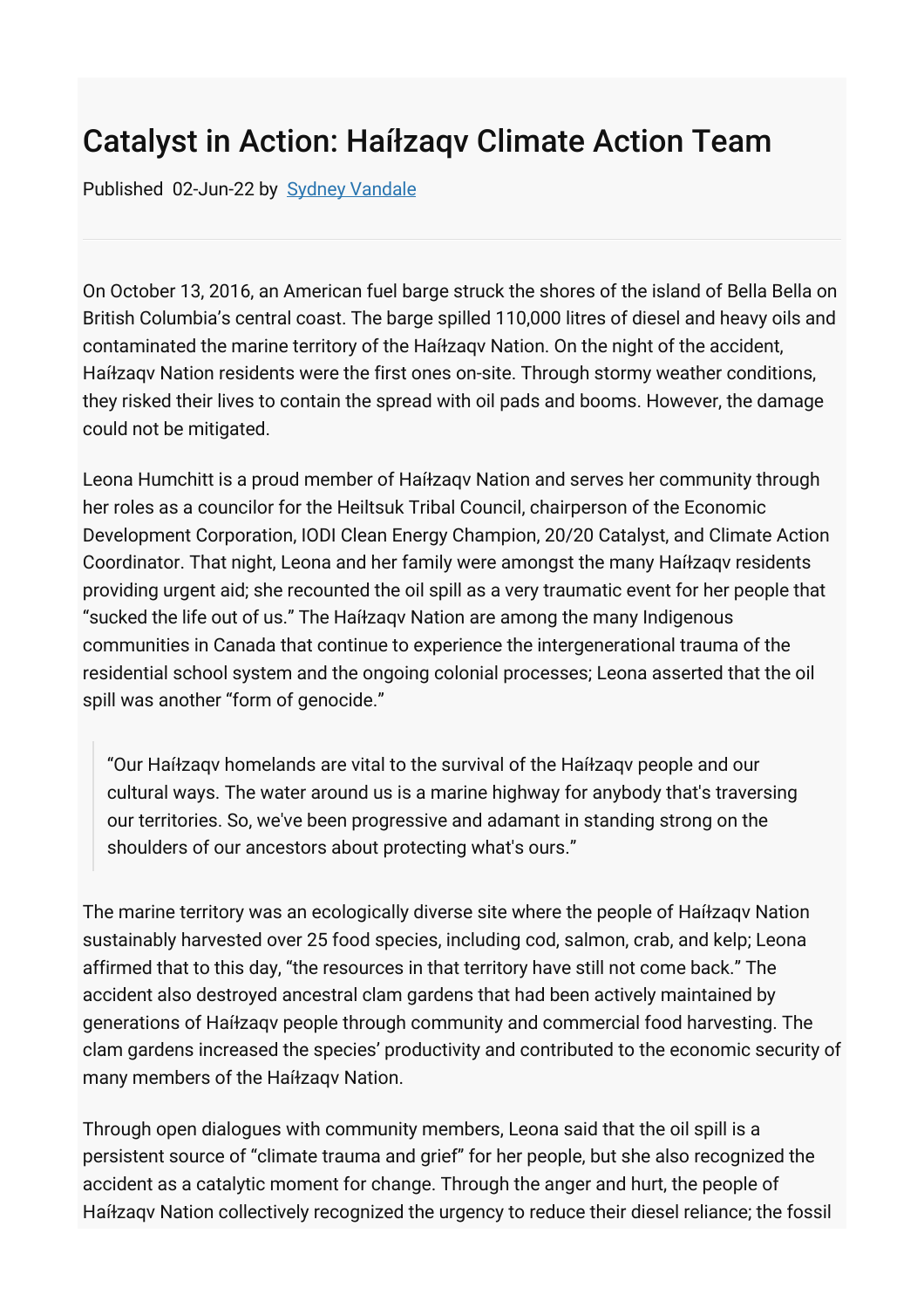fuels that power their homes, cars, and boats are not only polluting their waters, but they are the largest contributors to climate change. The Haíɫzaqv community is setting a standard for climate action they hope others will follow.

Through her community leadership with the Heiltsuk Tribal Council and Economic Development Corporation, Leona recognized that in order to guide her people to a place of resilience, she must be well-equipped with a higher level of education. In 2017, she commenced her Masters of Business Administration (MBA) in Indigenous Business and Leadership at Simon Fraser University. Through her focus on economic development and sustainability, Leona recognized that a critical element of community planning is ensuring that projects align with Indigenous worldviews, values, and principles.

When Leona was on the tail end of completing her MBA in 2019, a friend introduced her to the Indigenous Off-Diesel Initiative (IODI) and encouraged her to apply on behalf of her community. IODI is a \$20-million initiative from Natural Resources Canada (NRCan) with collaboration from Indigenous Clean Energy (ICE) and the Pembina Institute to support remote Indigenous communities in developing and implementing ambitious plans to reduce diesel dependencies.

In the first of the three phases of IODI, the Haíɫzaqv Nation appointed Leona as the Clean Energy Champion and she completed the 20/20 Catalyst Program from Indigenous Clean Energy in 2019. Leona appreciated the capacity-building and clean energy learning from the program, but what she loved most was meeting other 20/20 Catalysts.

"It was an eye-opener to be able to meet Indigenous people from across Canada, to be able to have intimate conversations about what we can do to continue to be good stewards. Aside from growing my network, and meeting new friends and people that I truly care about, my key takeaway was that we all have that same value of we take care of the land and resources, and it takes care of us."

In the second phase of IODI, the Clean Energy Champions were tasked with developing a Community Energy Plan (CEP). With full support from the Heiltsuk Tribal Council, Leona assembled the Haíɫzaqv Climate Action Team (HCAT) with young leaders from the Nation; she believes that young Indigenous leaders are the driving force of climate action. The team includes **Q̓átuw̓as Brown** (Communications Manager), **Ayla Brown** (Climate Action Advisor), **Michael Vegh** (Energy Implementation Advisor), **Eryn Stewart** (Clean Energy Mentor), **Zuleika Bhamji** (Executive Assistant), and **Astrid Wilson** (Youth Ambassador).

HCAT worked towards creating a community-led resiliency plan — known as H̓íkila qṇts n̓ála'áx̌v (Protecting our World)—to reduce diesel reliance, foster cultural revitalization, increase economic opportunities, and promote energy sovereignty. The team's strategic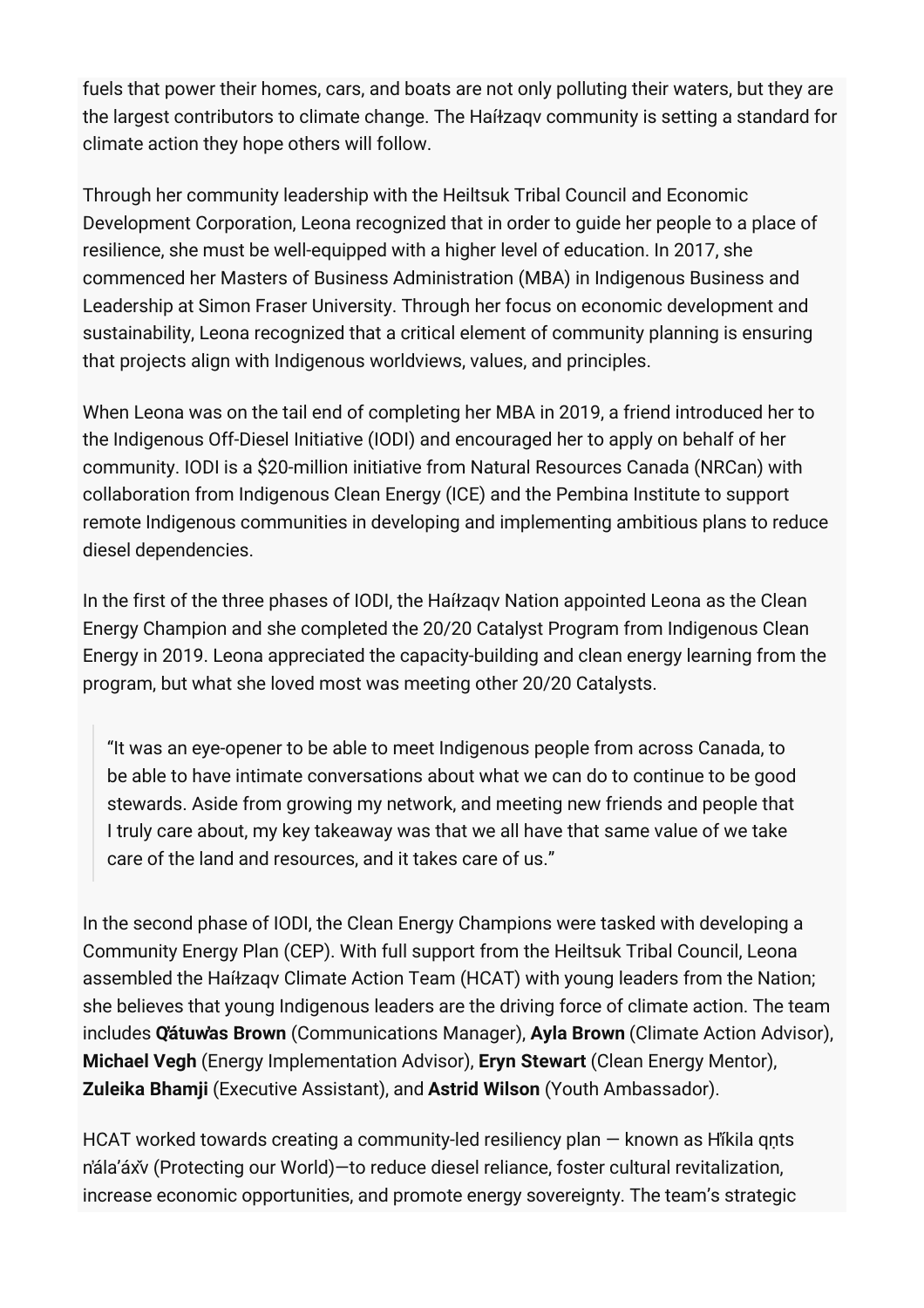orientation is centered around stewarding the land and resources for future generations; Leona expressed that the CEP will create a "better future for our children, our children's children, and the seventh generation." The CEP lays a pathway for the next ten years and aims to eliminate 24,000 tonnes of greenhouse gases (GHGs) for a cost of over \$19 million.

"Clean energy planning is moving us back into alignment with our Haíɫzaqv values, worldviews, and our ǧvilás, which are our traditional laws and overarching principles that determine everything about who we are as Haíɫzaqv people. Clean energy and net-zero action are using the gifts of the Creator–the sun, wind, water, and earth–to generate energy that is from our homelands. It's about reclaiming who we are and our relationship to our place. This plan was created for us and by us. It is a plan rooted in the empowerment of the Haíɫzaqv people and in a way, it's really about decolonization."

A key component of clean energy planning is community engagement. Due to public health restrictions of the COVID-19 pandemic, the HCAT was unable to host in-person gatherings and feasts. Instead, they conducted virtual sessions to engage the nínúħaqḷa (elders), yi̓ím̓ás (chiefs), w̓iúm̓aqs (women of high rank), elected leaders, and community members. Since more than half of Haíɫzaqv Nation members live off-reserve, the team was driven to develop engagement strategies that would include descendants outside of the community. The HCAT believes that **"you're Haíɫzaqv, no matter where you are."**

The HCAT partnered with Ethelo to develop an online community engagement platform, which enabled them to achieve a high level of community buy-in from on and off-reserve members of Haíɫzaqv Nation. The platform surveyed participants on the different climate action solutions that should be implemented in Bella Bella. Based on the results, the team identified the following ten climate action solutions: efficient home heating systems; renewable diesel; solar project; retrofitting community homes; food sovereignty; passive house kit; capacity development strategy; electrification of marine vehicles; retrofitting community buildings; and community transport.

In the engagement surveys, most of the clean energy solutions received over 90% support amongst respondents, which are some of the highest percentages that Ethelo has ever witnessed. The surveys have garnered over 700 respondents and through HCAT's entire community engagement process, they have engaged with over 1,000 members of Haíɫzaqv Nation.

The HCAT is currently in the third phase of IODI, which ends in February 2023 and involves the project design and implementation of a portion of the CEP. In partnership with Ecotrust Canada, the HCAT has made major strides for the heat pump project, which is one of the ten climate action solutions identified in the CEP. Thus far, HCAT has retrofitted 154 community